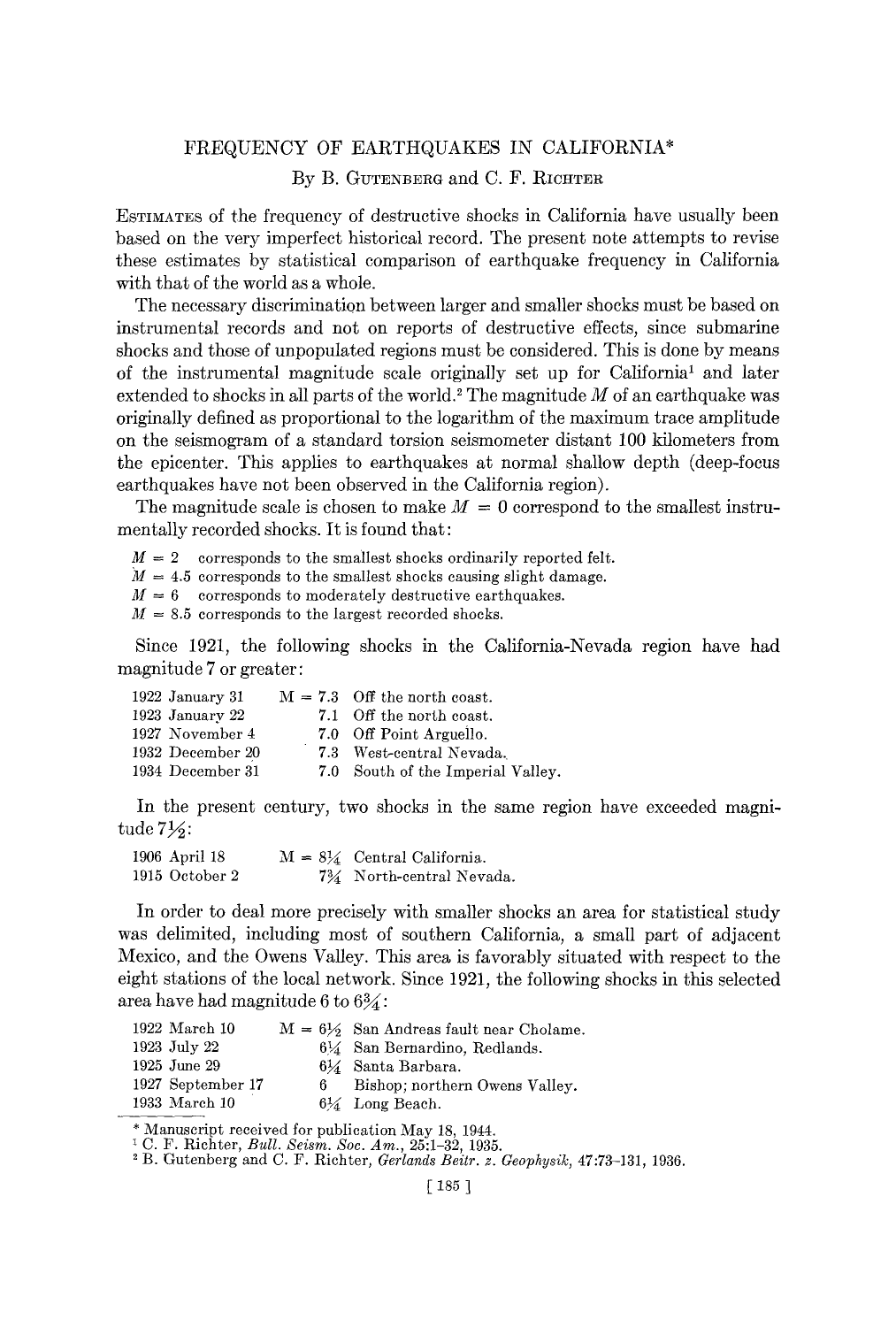| 1934 June 7       | 6. | San Andreas fault near Parkfield.    |
|-------------------|----|--------------------------------------|
| 1937 March 25     | 6. | San Jacinto fault.                   |
| 1940 May 18       |    | $6\%$ Imperial Valley.               |
| 1941 June 30      | 6. | Off Santa Barbara.                   |
| 1941 September 14 | 6. | Northern Owens Valley.               |
| 1942 October 21   |    | 6½ San Jacinto fault; Borego Valley. |

Of the larger shocks, the selected area includes that of November *4,* 1927, magnitude 7.0. That of December 31, 1934, is the largest of a very numerous series of shocks south of the Imperial Valley; the selected area has been taken so as to exclude these. The 11 listed shocks for 22 years give an average of exactly 0.5 annually.

For the period January, 1934–May, 1943 inclusive, the following numbers  $N$  of shocks in the selected area were observed with magnitudes as given to the nearest half unit:

| $M =$                   | 65 |     | 55 |     | 4.5  |      | 3.5    |
|-------------------------|----|-----|----|-----|------|------|--------|
| $N =$                   |    |     |    | 32  | 108. | 311  | $579+$ |
| $\quad$ Annual mean 0.2 |    | 0.5 | 14 | -34 | 11.5 | 33.0 | $62 +$ |

Listing is complete for magnitude 4 and higher; for magnitude 3.5, various estimates indicate that the count is roughly 20 per cent too small. Supposing

$$
\log N = a + b(8 - M) \tag{1}
$$

a least-squares solution gives

$$
a = -2.04 \pm 0.09, \qquad b = 0.88 \pm 0.03 \tag{2}
$$

The magnitudes given for the larger shocks have been taken from an investigation of the larger shocks of the whole world, now nearing completion. From the same source are extracted the following statistics.

| Great earthquakes, 1904–1943 inclusive (M to nearest $\frac{1}{4}$ unit)   |    |       |             |    |       |    |    |    |
|----------------------------------------------------------------------------|----|-------|-------------|----|-------|----|----|----|
| $M =$                                                                      | 8½ | $8\%$ |             |    | $7\%$ |    |    |    |
| $N =$                                                                      | 4  |       | 28          |    | 23    |    |    |    |
| Major earthquakes, $1922-1943$ inclusive ( <i>M</i> to nearest tenth unit) |    |       |             |    |       |    |    |    |
| $M =$                                                                      |    |       | 77 76 75 74 |    | - 7.3 | 72 |    | 70 |
| $N =$                                                                      |    |       | 10          | 24 | 26    |    | 29 | 50 |

To these a formula of type (1) has been fitted, corresponding to an interval of onetenth unit, giving

$$
a = -0.76 \pm 0.05, \qquad b = 1.12 \pm 0.11 \tag{3}
$$

Excluding magnitudes  $8\frac{1}{4}$  and  $8\frac{1}{2}$ , which are represented by very small numbers, the result becomes  $\lambda$ 

$$
a = -0.65 \pm 0.09, \qquad b = 0.97 \pm 0.15 \tag{4}
$$

This gives 109 shocks annually of magnitude 6 to  $6\frac{3}{4}$  (more precisely, 5.9 to 6.8) inclusive). A direct count for five years gave 117 per year.

At about 39°-40 ° N, the San Andreas fault zone and other parallel structures strike out to sea. On the northwestern prolongation of this trend is a very active zone, for which a separate count has been made. These shocks are also included in the totals for the California-Nevada region.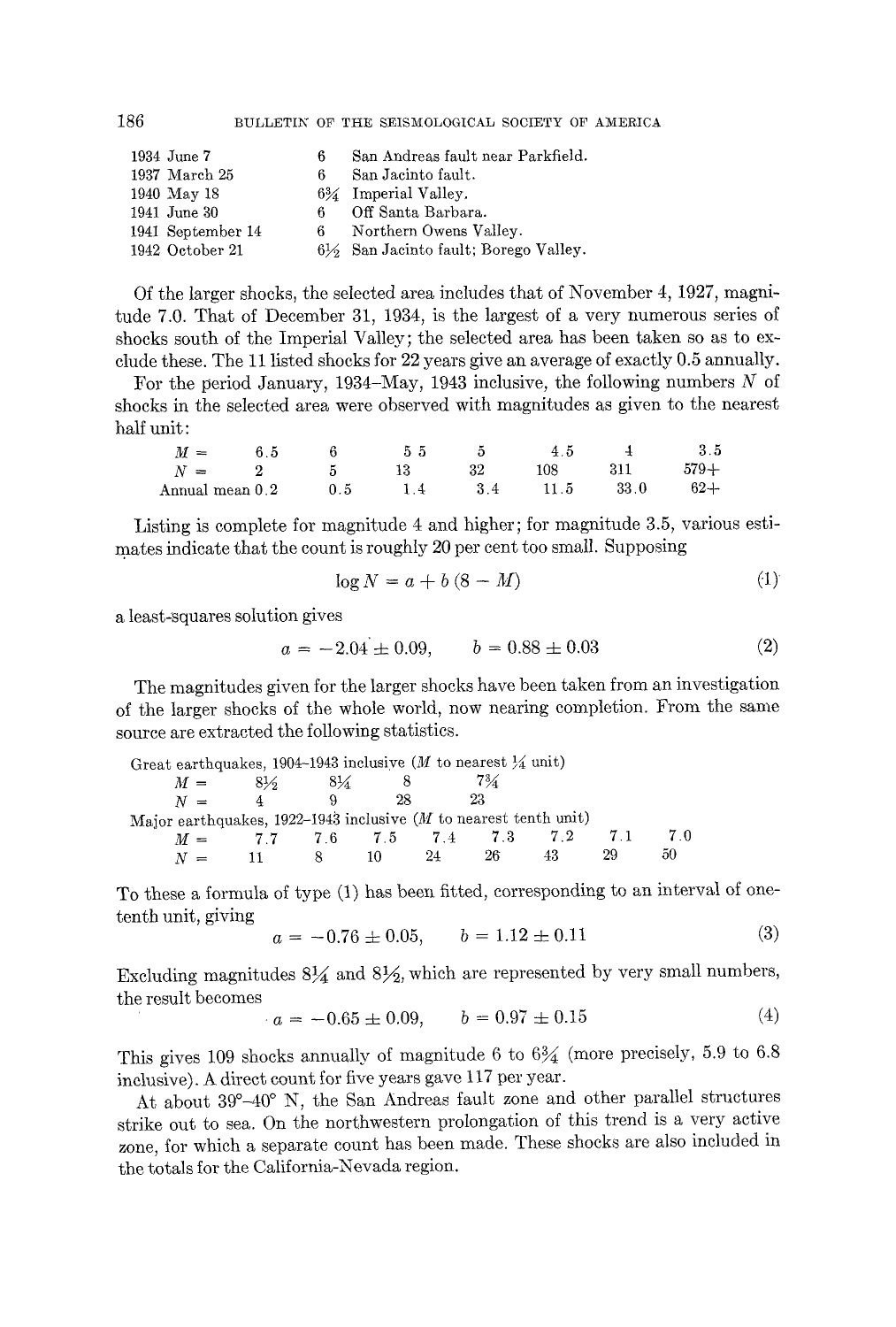The chief statistical results may now be summarized:

|                                                                                | Magnitude, M                            |                        |                                     |  |  |  |
|--------------------------------------------------------------------------------|-----------------------------------------|------------------------|-------------------------------------|--|--|--|
|                                                                                | $7\frac{3}{4}$ and greater<br>1904-1943 | $7 - 7.7$<br>1922-1943 | $6 - 6\frac{3}{4}$<br>$1922 - 1943$ |  |  |  |
|                                                                                | 67                                      | 197                    | $2.500$ (est.)                      |  |  |  |
| $\text{California-Nevada} \dots \dots \dots \dots$                             | 2                                       | 5                      | 33?                                 |  |  |  |
| $\text{Southern California}$ , , , , , , , , , ,                               |                                         |                        | 11                                  |  |  |  |
| $\operatorname{North}\operatorname{coast}\ldots\ldots\ldots\ldots\ldots\ldots$ |                                         | റ                      | 19.                                 |  |  |  |

In the last column, the number 2,500 for the world is estimated from the calculated and partly counted values of 109 and 117 annually. The number 33? for California-Nevada is somewhat uncertain since in the earlier years of the period a few shocks in the Nevada region may have been missed. All the other numbers given represent complete counts.

It appears that the selected southern California area (including the Owens Valley) has about one-half of one per cent of the seismic activity of the globe, that is, about one-half of one per cent of the shocks in any given range of magnitude. The activity off the north coast is slightly greater, although the area of the active region is much less since the shocks occur in a comparatively narrow belt.

In the three columns the numbers given for the entire California-Nevada region are 3, 2.5, and 1.3 per cent of those for the world. The lower figures for smaller magnitudes probably represent an exceptional lowering of activity in central california and in Nevada following the great earthquakes of 1906 and 1915. A value of 2.5 per cent may be taken as representative. Applying this to the totals for the world, the data would call for 4 great earthquakes of magnitude  $7\frac{3}{4}$  and greater, and 22 additional major earthquakes (magnitudes 7-7.7) in the California-Nevada region per century. The southern California and Owens Valley selected area should have about one-fifth of these, or say 1 great shock and 4 or 5 additional major earthquakes per century.

In the past hundred years 4 great earthquakes are known to have taken place in California and Nevada. In addition to those of 1906 and 1915 noted previously, there were the earthquake of 1857 on the San Andreas fault in southern California and the Owens Valley earthquake of 1872. Both of these thus fall within the selected area.

Historical information on shocks of lesser magnitude, even when large enough to be classifiable as major earthquakes, is very imperfect; but a sufficient number of probable instances are known to make it likely that the mean figures, per century, of 22 for the large region and 4 or 5 for the smaller area are not excessive.

Equations of the form (1) represent the observations over nearly the whole range for which there are reliable data, say from magnitude 3 to magnitude  $8\frac{1}{2}$ . Extrapolation beyond these limits appears to fail. 3 The evidence is that neither extremely great shocks nor extremely small shocks are as frequent as the equation would indicate. In order to include very small shocks, those of the area between limits  $33\frac{1}{2}$ °- $34\frac{1}{2}$ ° N, 117°-118° W, near Pasadena, were counted. Here at least 50 shocks of magnitudes 2 and  $2\frac{1}{2}$  were found to occur annually, while the numbers in larger magnitudes were uniformly about 6 per cent of those for the southern California

<sup>3</sup> B. Gutenberg and C. F. Richter, "Seismicity of the earth," Geol. Soc. Am. *Special Papers,*  No. 34 (1941).